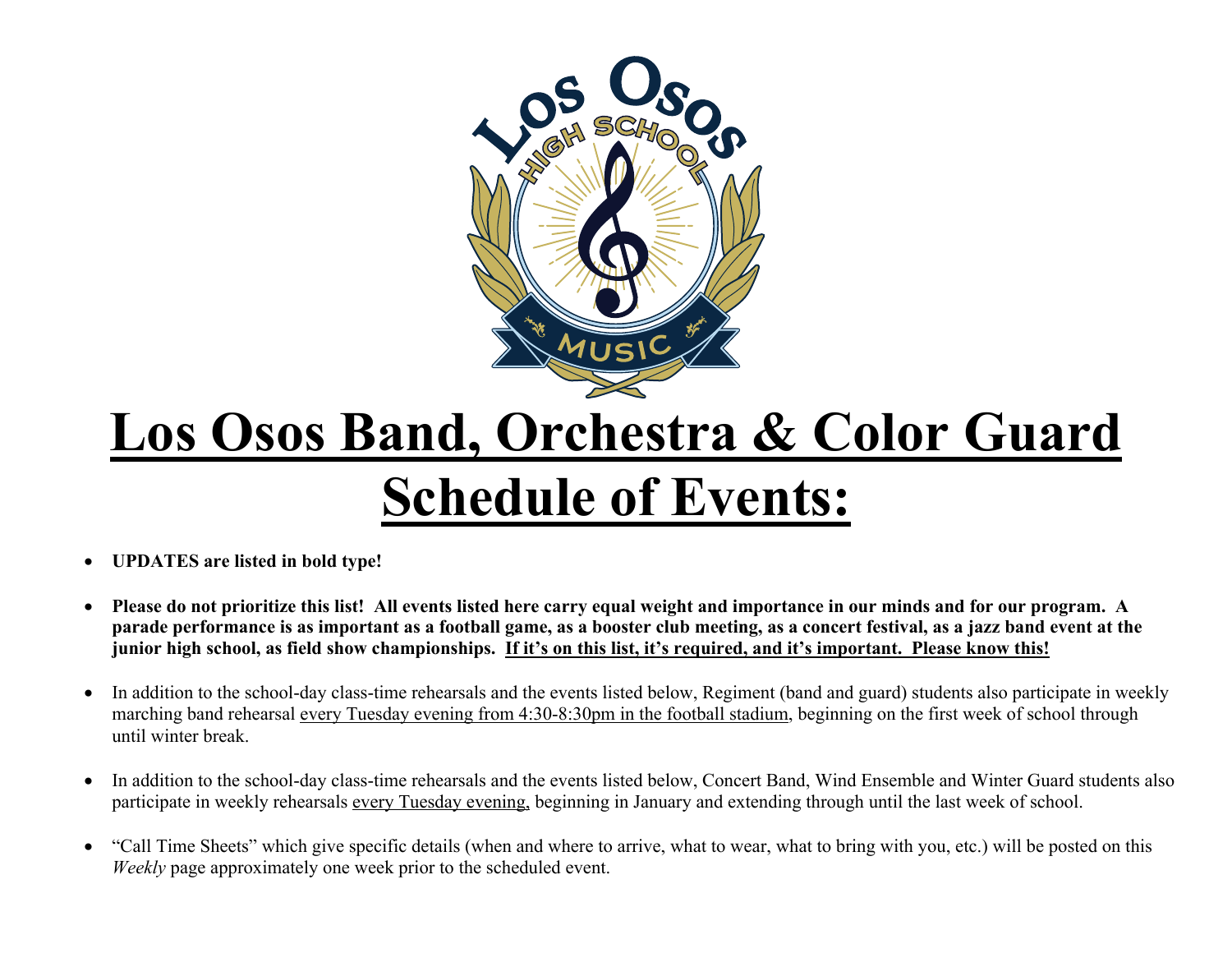| <b>July 2022</b>      | WHO:                                   | WHAT:                                         | <b>WHERE:</b>          | TIME:                               | <b>BUSES?</b> | <b>BOOSTER SUPPORT</b><br><b>NEEDED:</b>        |
|-----------------------|----------------------------------------|-----------------------------------------------|------------------------|-------------------------------------|---------------|-------------------------------------------------|
| 07/25/22              | Rookies, Percussion &<br>Color Guard   | Regiment Kickoff Camp                         | <b>LOHS Band Hall</b>  | $8:00am -$<br>$3:00$ pm             |               | Provide Instructional<br>Staff Lunch at 11:00am |
| 07/25/22              | Rookie Parent/Guardians                | Mandatory Meeting with Mr.<br>Encina          | <b>LOHS Band Hall</b>  | $6:00$ pm                           |               | <b>Executive Board for</b><br>introductions     |
| 07/26/22<br>07/29/22  | Regiment                               | <b>Regiment Camp!</b>                         | <b>LOHS Band Hall</b>  | 8:00am -<br>$3:00$ pm               |               | Provide Instructional<br>Staff Lunch at 11:00am |
| <b>August</b><br>2022 | WHO:                                   | WHAT:                                         | <b>WHERE:</b>          | TIME:                               | <b>BUSES?</b> | <b>BOOSTER SUPPORT</b><br><b>NEEDED:</b>        |
| 08/01/22<br>08/05/22  | Regiment                               | Regiment Camp!                                | <b>LOHS Band Hall</b>  | $8:00am -$<br>$3:00$ pm             |               | Provide Instructional<br>Staff Lunch at 11:00am |
| 08/05/22              | <b>Regiment Parents</b>                | <b>Mandatory Informational Meeting</b>        | <b>LOHS Band Hall</b>  | $6:00$ pm                           |               | <b>Executive Board</b>                          |
| 08/05/22              | <b>Full Regiment</b>                   | <b>Parent Preview Performance</b>             | <b>Grizzly Stadium</b> | $7:00$ pm $-$<br>8:30pm             |               | <b>Executive Board for</b><br>introductions     |
| 08/10/22              | All Students                           | First Day of School, 2022 - 2023!             | <b>LOHS</b>            | $7:15am -$<br>3:30 <sub>pm</sub>    |               |                                                 |
| 08/13/22              | Regiment                               | Saturday Rehearsal                            | <b>LOHS Campus</b>     | $8:00am -$<br>$3:00$ pm             |               |                                                 |
| 08/16/22              | All Parent/Guardians                   | Booster Club General Membership<br>Meeting    | <b>LOHS Band Hall</b>  | $7:00 - 8:00$ pm                    |               | <b>Officers Deliver</b><br>Reports              |
| 08/18/22              | Regiment                               | Performance @ LOHS Football<br>vs. Carter HS  | <b>Grizzly Stadium</b> | $7:00$ pm<br>Kickoff                |               | Pit Crew Support                                |
| 08/19/22              | All Students                           | <b>Fall Semester Contract Due</b>             | The Box                | <b>Before</b><br>3:30 <sub>pm</sub> |               |                                                 |
| 08/27/22              | Regiment                               | Saturday Rehearsal                            | <b>LOHS Campus</b>     | $8:00am -$<br>$3:00$ pm             |               |                                                 |
| September<br>2022     | WHO:                                   | WHAT:                                         | <b>WHERE:</b>          | TIME:                               | <b>BUSES?</b> | <b>BOOSTER SUPPORT</b><br><b>NEEDED:</b>        |
| 09/01/22              | <b>Booster Club Executive</b><br>Board | <b>E-Board Meeting (For Officers</b><br>Only) | <b>LOHS Band Hall</b>  | $7:00 \text{pm} -$<br>8:30pm        |               | <b>Officers Deliver</b><br>Reports              |
| 09/05/22              | All Students                           | No School per Labor Day Holiday               | <b>LOHS Campus</b>     |                                     |               |                                                 |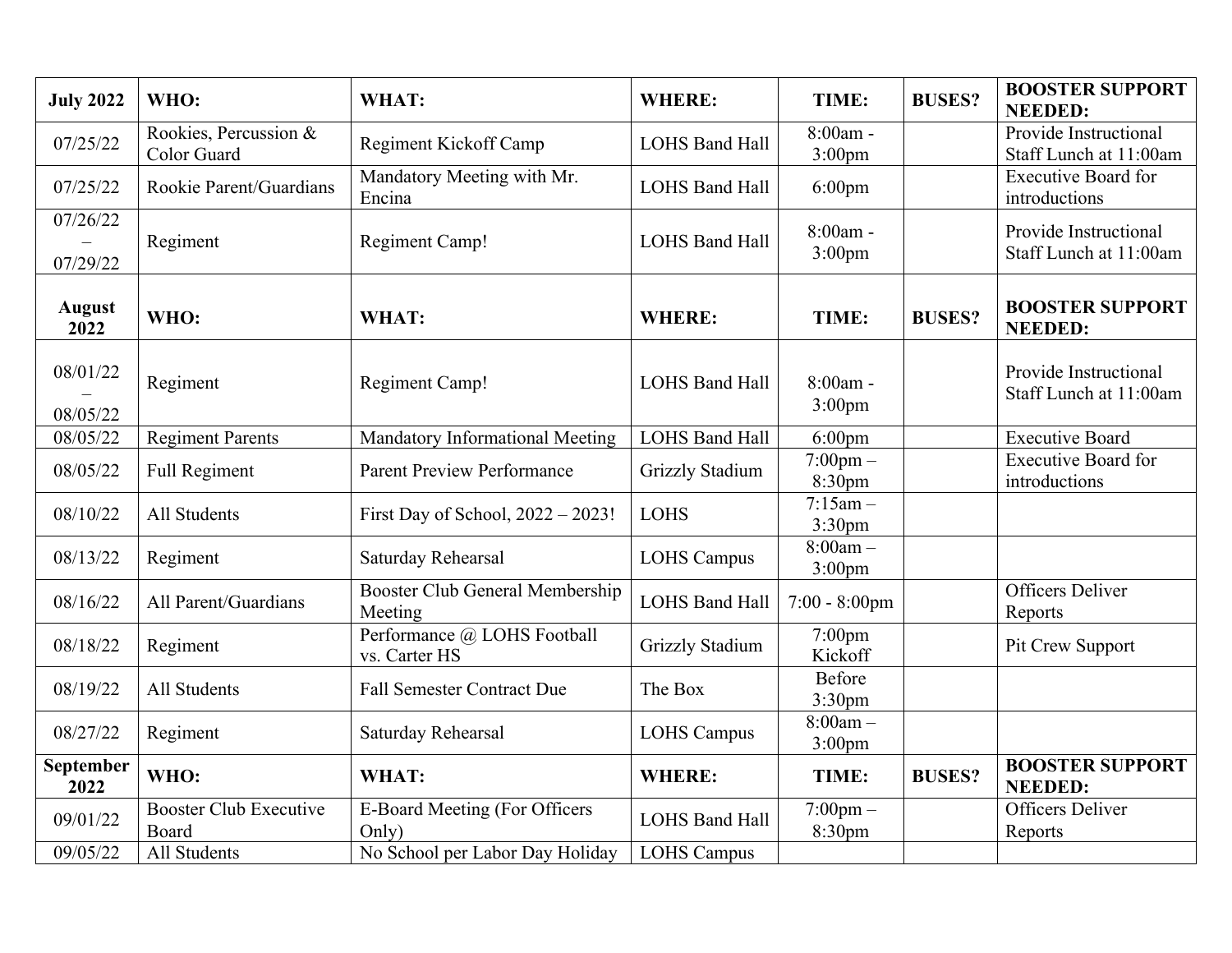| 09/10/22             | Regiment                               | Saturday Rehearsal                                                                    | <b>LOHS Campus</b>                     | $8:00am -$<br>3:00 <sub>pm</sub>                          |                |                                                                                                                                   |
|----------------------|----------------------------------------|---------------------------------------------------------------------------------------|----------------------------------------|-----------------------------------------------------------|----------------|-----------------------------------------------------------------------------------------------------------------------------------|
| 09/12/22<br>09/16/22 | Regiment                               | Concert Band & Wind Ensemble<br>Auditions                                             | <b>LOHS Band Hall</b>                  | During Zero<br>Periods &<br>Tuesday<br>Night<br>Rehearsal |                |                                                                                                                                   |
| 09/20/22             | All Parent/Guardians                   | Booster Club General Membership<br>Meeting                                            | <b>LOHS Band Hall</b>                  | $7:00 - 8:00$ pm                                          |                | <b>Officers Deliver</b><br>Reports                                                                                                |
| 09/23/22             | Regiment                               | Performance @ LOHS Football<br>vs. Alta Loma HS                                       | <b>Grizzly Stadium</b>                 | $7:00$ pm<br>Kickoff                                      |                | Pit Crew Support                                                                                                                  |
| 09/24/22             | Regiment                               | Saturday Rehearsal (???)                                                              | <b>LOHS Campus</b>                     | $8:00am -$<br>$3:00$ pm                                   |                |                                                                                                                                   |
| 09/30/22             | Regiment                               | Performance @ LOHS Football<br>vs. Trabuco Hills HS                                   | <b>Grizzly Stadium</b>                 | $7:00$ pm<br>Kickoff                                      |                | Pit Crew Support                                                                                                                  |
| <b>October</b>       | WHO:                                   | WHAT:                                                                                 | <b>WHERE:</b>                          | TIME:                                                     | <b>BUSES?</b>  | <b>BOOSTER SUPPORT</b><br><b>NEEDED:</b>                                                                                          |
| 2022                 |                                        |                                                                                       |                                        |                                                           |                |                                                                                                                                   |
| 10/01/22             | All Regiment Students                  | <b>SCSBOA Field Show Tournament</b><br>Performance                                    | Bonita HS (La<br>Verne, CA)            | TBA-<br>Morning                                           | $\overline{4}$ | Box Trucks, Enclosed<br>Trailers, Flatbed<br>Trailer, Pit Crew,<br>Chaperones & Uniform<br>Crew                                   |
| 10/06/22             | <b>Booster Club Executive</b><br>Board | <b>E-Board Meeting (For Officers</b><br>Only)                                         | <b>LOHS Band Hall</b>                  | $7:00 \text{pm} -$<br>8:30pm                              |                | <b>Officers Deliver</b><br>Reports                                                                                                |
| 10/10/22             | All Students                           | No School per Floating Holiday                                                        | <b>LOHS Campus</b>                     |                                                           |                |                                                                                                                                   |
| 10/13/22             | Regiment                               | Performance @ LOHS Football<br>vs. South Hills HS                                     | <b>Grizzly Stadium</b>                 | $7:00$ pm<br>Kickoff                                      |                | Pit Crew Support                                                                                                                  |
| 10/15/22             | All Regiment Students                  | <b>SCSBOA Field Show Tournament</b><br>Performance<br>Booster Club General Membership | Rowland HS<br>(Rowland<br>Heights, CA) | TBA-<br>Morning                                           | $\overline{4}$ | <b>Box Trucks, Enclosed</b><br>Trailers, Flatbed<br>Trailer, Pit Crew,<br>Chaperones & Uniform<br>Crew<br><b>Officers Deliver</b> |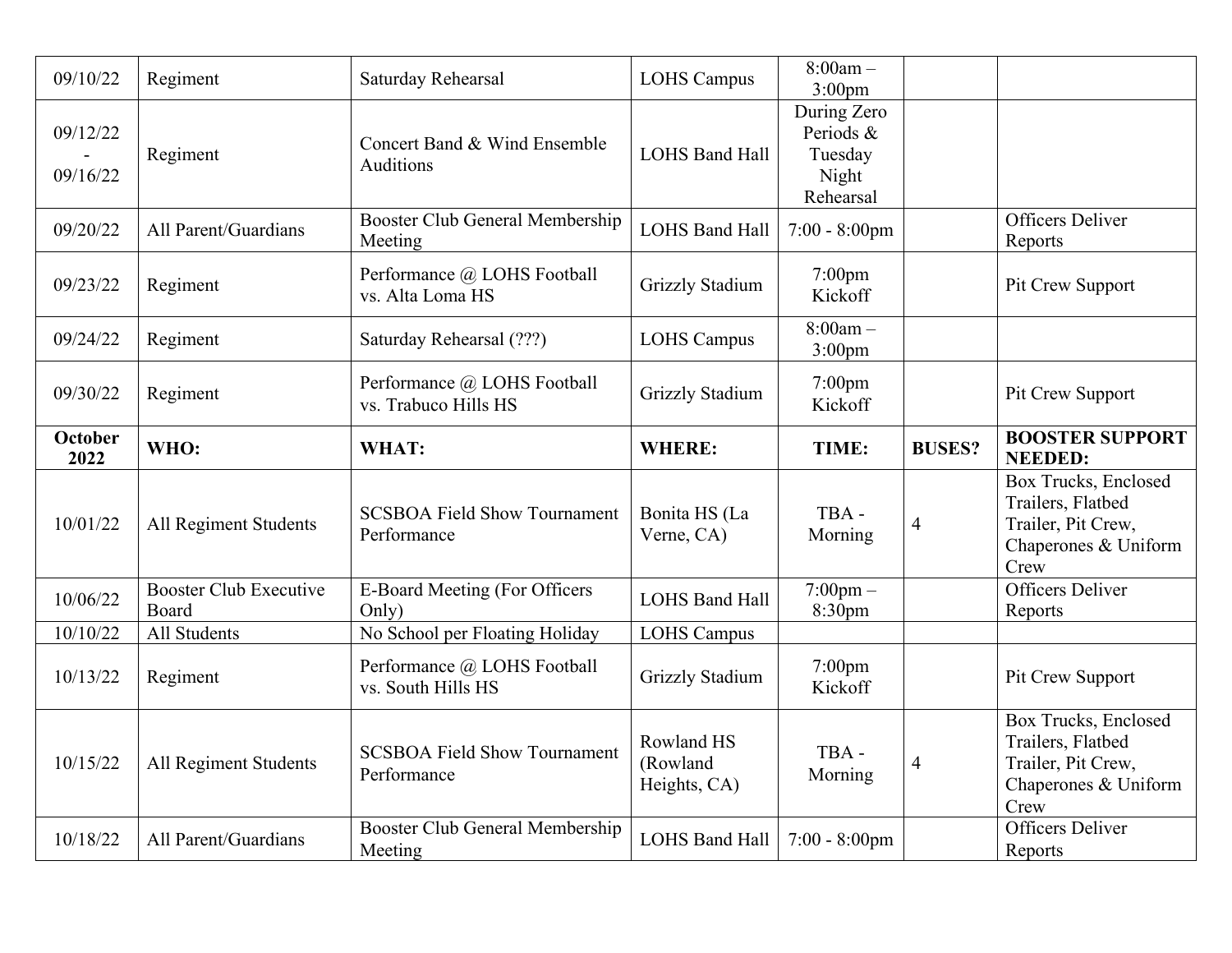| 10/22/22                | All Regiment Students                  | <b>SCSBOA Field Show Tournament</b><br>Performance          | Chaffey HS<br>(Ontario, CA)                   | TBA-<br>Morning              | 4              | Box Trucks, Enclosed<br>Trailers, Flatbed<br>Trailer, Pit Crew,<br>Chaperones & Uniform<br>Crew        |
|-------------------------|----------------------------------------|-------------------------------------------------------------|-----------------------------------------------|------------------------------|----------------|--------------------------------------------------------------------------------------------------------|
| 10/26/22                | All Regiment Students                  | <b>SCSBOA Field Show Tournament</b><br>Performance          | Covina HS<br>(Covina, CA)                     | TBA-<br>Morning              | 4              | <b>Box Trucks, Enclosed</b><br>Trailers, Flatbed<br>Trailer, Pit Crew,<br>Chaperones & Uniform<br>Crew |
| 10/27/22                | Regiment                               | Performance @ LOHS Football<br>vs. Colony HS (Senior Night) | <b>Grizzly Stadium</b>                        | $7:00$ pm<br>Kickoff         |                | Pit Crew Support                                                                                       |
| <b>November</b><br>2022 | WHO:                                   | WHAT:                                                       | <b>WHERE:</b>                                 | TIME:                        | <b>BUSES?</b>  | <b>BOOSTER SUPPORT</b><br><b>NEEDED:</b>                                                               |
| 11/03/22                | <b>Booster Club Executive</b><br>Board | <b>E-Board Meeting (For Officers</b><br>Only)               | <b>LOHS Band Hall</b>                         | $7:00 \text{pm} -$<br>8:30pm |                | <b>Officers Deliver</b><br>Reports                                                                     |
| 11/05/22                | All Regiment Students                  | <b>SCSBOA Field Show Tournament</b><br>Performance          | Lester Oaks @<br>Ramona HS<br>(Riverside, CA) | TBA-<br>Morning              | $\overline{4}$ | Box Trucks, Enclosed<br>Trailers, Flatbed<br>Trailer, Pit Crew,<br>Chaperones & Uniform<br>Crew        |
| 11/11/22                | All Students                           | No School per Veteran's Day<br>Holiday                      | <b>LOHS Campus</b>                            |                              |                |                                                                                                        |
| 11/12/22                | All Regiment Students                  | Founders Day Parade                                         | Rancho<br>Cucamonga, CA                       | TBA-<br>Morning              |                | Box Trucks, Pit Crew,<br>Chaperones & Uniform<br>Crew                                                  |
| 11/12/22                | All Regiment Students                  | <b>SCSBOA Field Show Tournament</b><br>Performance          | Ramona HS<br>(Riverside, CA)                  | TBA-<br>Morning              | $\overline{4}$ | Box Trucks, Enclosed<br>Trailers, Flatbed<br>Trailer, Pit Crew,<br>Chaperones & Uniform<br>Crew        |
| 11/15/22                | All Parent/Guardians                   | Booster Club General Membership<br>Meeting                  | <b>LOHS Band Hall</b>                         | $7:00 - 8:00$ pm             |                | <b>Officers Deliver</b><br>Reports                                                                     |
| 11/19/22                | All Regiment Students                  | <b>SCSBOA Field Show</b><br>Championship Performance        | <b>TBA</b>                                    | <b>TBA</b>                   | 4              | <b>Box Trucks, Enclosed</b><br>Trailers, Flatbed<br>Trailer, Pit Crew,                                 |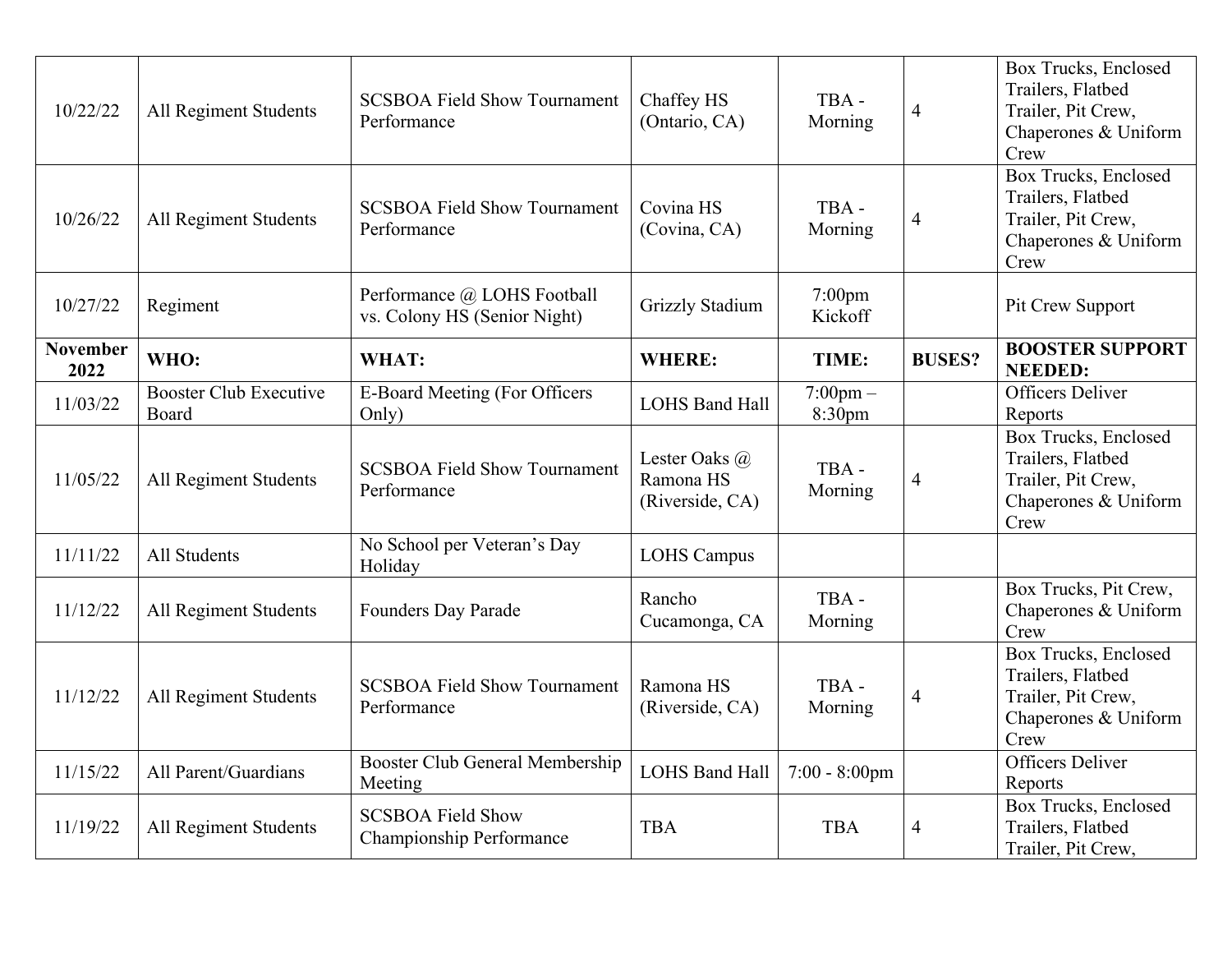|                         |                                                      |                                                                                        |                       |                                |               | Chaperones & Uniform<br>Crew              |
|-------------------------|------------------------------------------------------|----------------------------------------------------------------------------------------|-----------------------|--------------------------------|---------------|-------------------------------------------|
| 11/21/22<br>11/25/22    | All Students                                         | Thanksgiving Break<br>No Classes or Rehearsals                                         |                       |                                |               |                                           |
| <b>December</b><br>2022 | WHO:                                                 | WHAT:                                                                                  | <b>WHERE:</b>         | TIME:                          | <b>BUSES?</b> | <b>BOOSTER SUPPORT</b><br><b>NEEDED:</b>  |
| 12/01/22                | <b>Booster Club Executive</b><br>Board               | <b>E-Board Meeting (For Officers</b><br>Only)                                          | <b>LOHS Band Hall</b> | $7:00 \text{pm} -$<br>8:30pm   |               | <b>Officers Deliver</b><br>Reports        |
| 12/08/22                | <b>Select Students</b>                               | Solo & Ensemble Night Auditions                                                        | <b>LOHS Band Hall</b> | 4:00 <sub>pm</sub>             |               |                                           |
| 12/13/22                | All Parent/Guardians                                 | Booster Club General Membership<br>Meeting                                             | <b>LOHS Band Hall</b> | $7:00 - 8:00$ pm               |               | Officers Deliver<br>Reports               |
| 12/15/22                | All Band, Orchestra &<br><b>Choir Students</b>       | <b>WASSAIL Concert Full Rehearsal</b>                                                  | <b>LOHS</b> Theatre   | $3:30 - 6:00$ pm               |               |                                           |
| 12/16/22                | All Band, Orchestra &<br>Choir Students              | <b>WASSAIL Combined Winter</b><br><b>Concert with Choirs</b>                           | <b>LOHS</b> Theatre   | $7:00$ pm                      |               | Stage Crew, Doors,<br>Tickets & Snack Bar |
| 12/23/22                | All Students                                         | <b>CJUHSD "Day Between</b><br>Semesters" - No Classes or<br>Rehearsals Today           |                       |                                |               |                                           |
| 12/26/22<br>01/06/22    | All Students                                         | Winter Break - No Classes or<br>Rehearsals                                             |                       |                                |               |                                           |
| <b>January</b><br>2023  | WHO:                                                 | WHAT:                                                                                  | <b>WHERE:</b>         | TIME:                          | <b>BUSES?</b> | <b>BOOSTER SUPPORT</b><br><b>NEEDED:</b>  |
| 01/12/23                | <b>Booster Club Executive</b><br>Board               | <b>E-Board Meeting (For Officers</b><br>Only)                                          | <b>LOHS Band Hall</b> | $7:00 \text{pm} -$<br>8:30pm   |               | Officers Deliver<br>Reports               |
| 01/16/23                | All Students                                         | No School per MLK Jr's Holiday                                                         | <b>LOHS Campus</b>    |                                |               |                                           |
| 01/17/23                | All Parent/Guardians                                 | Booster Club General Membership<br>Meeting                                             | <b>LOHS Band Hall</b> | $7:00 - 8:00$ pm               |               | <b>Officers Deliver</b><br>Reports        |
| 01/20/23                | All Students                                         | Due Date for Spring Semester<br><b>Syllabus Contract</b>                               | The Box               | Prior to<br>4:00 <sub>pm</sub> |               |                                           |
| 01/26/23                | All Band, Orchestra &<br><b>Color Guard Students</b> | Attend Solo & Ensemble Night<br>Concert (Mandatory for ALL<br>Students in the Program) | <b>LOHS</b> Theatre   | $5:00$ pm                      |               |                                           |
| February<br>2023        | WHO:                                                 | WHAT:                                                                                  | <b>WHERE:</b>         | TIME:                          | <b>BUSES?</b> | <b>BOOSTER SUPPORT</b><br><b>NEEDED:</b>  |
| 02/02/23                | Booster Club Executive<br>Board                      | E-Board Meeting (For Officers<br>Only)                                                 | <b>LOHS Band Hall</b> | $7:00 - 8:30$ pm               |               | Officers Deliver<br>Reports               |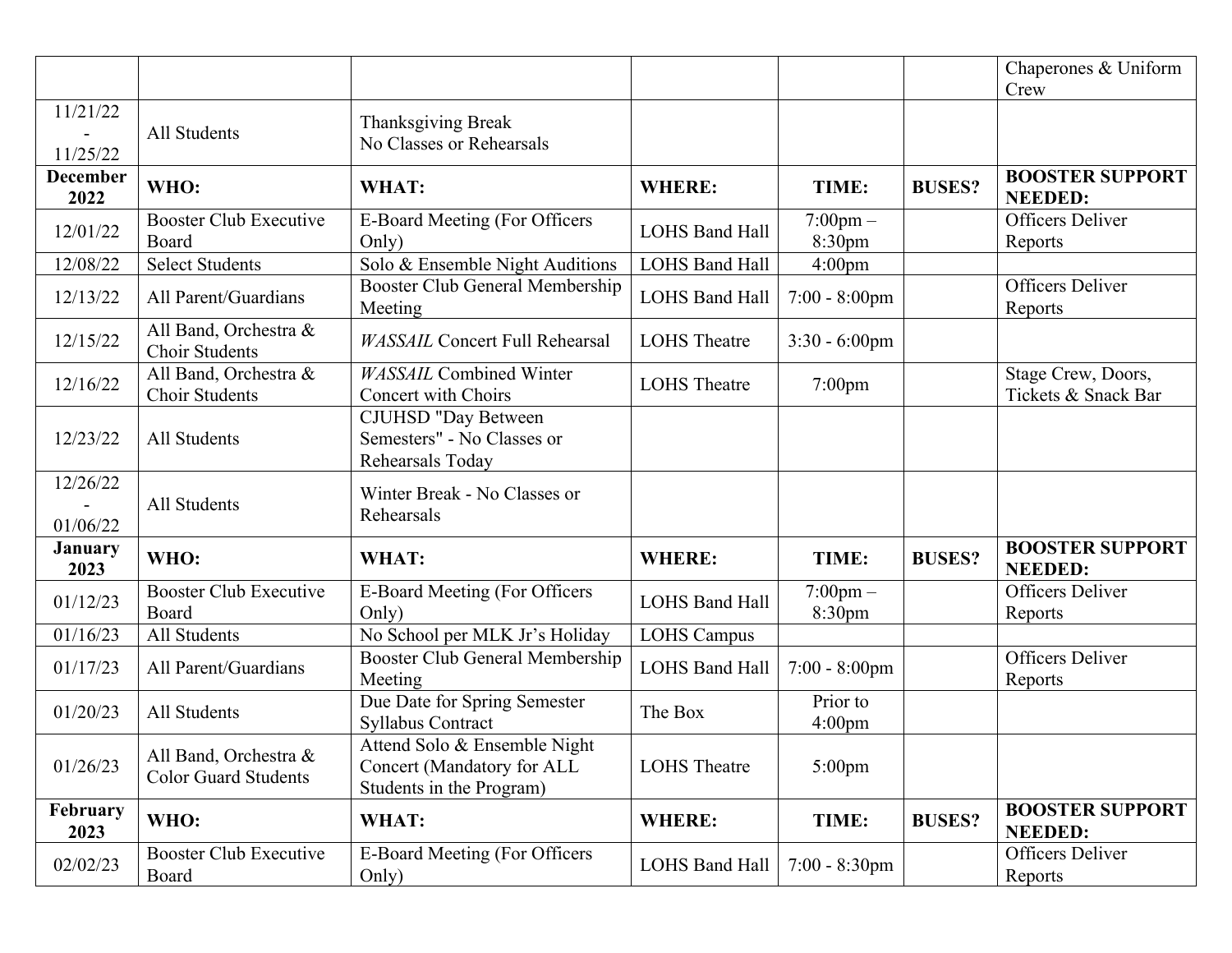| 02/03/23                       | All Band & Orchestra<br><b>Students</b>        | 19th Annual LOHS Festival                                         | <b>LOHS</b> Theater   | After School -<br>Evening |               | Theatre Doors, Stage<br>Crew                        |
|--------------------------------|------------------------------------------------|-------------------------------------------------------------------|-----------------------|---------------------------|---------------|-----------------------------------------------------|
| 02/13/23                       | All Students                                   | Lincoln's Day - No Classes or<br>Rehearsals Today                 |                       |                           |               |                                                     |
| 02/20/23                       | All Students                                   | Presidents' Day - No Classes or<br>Rehearsals Today               |                       |                           |               |                                                     |
| 02/21/23                       | All Parent/Guardians                           | <b>Booster Club General Membership</b><br>Meeting                 | <b>LOHS Band Hall</b> | $7:00 - 8:00$ pm          |               | <b>Officers Deliver</b><br>Reports                  |
| March<br>2023                  | WHO:                                           | WHAT:                                                             | <b>WHERE:</b>         | TIME:                     | <b>BUSES?</b> | <b>BOOSTER SUPPORT</b><br><b>NEEDED:</b>            |
| 03/02/23                       | <b>Booster Club Executive</b><br>Board         | E-Board Meeting (For Officers<br>Only)                            | <b>LOHS Band Hall</b> | $7:00 - 8:30$ pm          |               | <b>Officers Deliver</b><br>Reports                  |
| 03/17/23                       | All Band & Orchestra<br>Students               | 8 <sup>th</sup> Annual Inland Empire Band &<br>Orchestra Festival | <b>LOHS</b> Theater   | All Day                   |               | Theatre Doors, Stage<br>Crew                        |
| 03/21/23                       | All Parent/Guardians                           | <b>Booster Club General Membership</b><br>Meeting                 | <b>LOHS Band Hall</b> | $7:00 - 8:00$ pm          |               | <b>Officers Deliver</b><br>Reports                  |
| 03/27/23<br>$\sim$<br>03/31/23 | All Students                                   | LOHS Spring Break - No Classes<br>or Rehearsals                   |                       |                           |               |                                                     |
| April<br>2023                  | WHO:                                           | WHAT:                                                             | <b>WHERE:</b>         | TIME:                     | <b>BUSES?</b> | <b>BOOSTER SUPPORT</b><br><b>NEEDED:</b>            |
| 04/06/23                       | <b>Booster Club Executive</b><br>Board         | <b>E-Board Meeting (For Officers</b><br>Only)                     | <b>LOHS Band Hall</b> | $7:00 - 8:30$ pm          |               | <b>Officers Deliver</b><br>Reports                  |
| 04/13/23<br>04/16/23           | LOHS Bands &<br>Orchestra                      | Overnight Trip - Heritage Festival                                | San Francisco,<br>CA  |                           | 4             | Yes                                                 |
| 04/18/23                       | All Parent/Guardians                           | Booster Club General Membership<br>Meeting                        | <b>LOHS Band Hall</b> | $7:00 - 8:00$ pm          |               | <b>Officers Deliver</b><br>Reports                  |
| 04/20/23                       | All Band & Orchestra<br>Students               | <b>Film Music Concert Full</b><br>Rehearsal with LOHS Choirs      | <b>LOHS</b> Theatre   | $3:00-$<br>$6:00$ pm      |               |                                                     |
| 04/21/23                       | All Band, Orchestra &<br><b>Choir Students</b> | Film Music Concert (With Choir)                                   | <b>LOHS</b> Theatre   | $7:00$ pm                 |               | Theatre Lobby<br>Concessions, Stage<br>Crew & Doors |
| <b>May</b><br>2023             | WHO:                                           | WHAT:                                                             | <b>WHERE:</b>         | TIME:                     | <b>BUSES?</b> | <b>BOOSTER SUPPORT</b><br><b>NEEDED:</b>            |